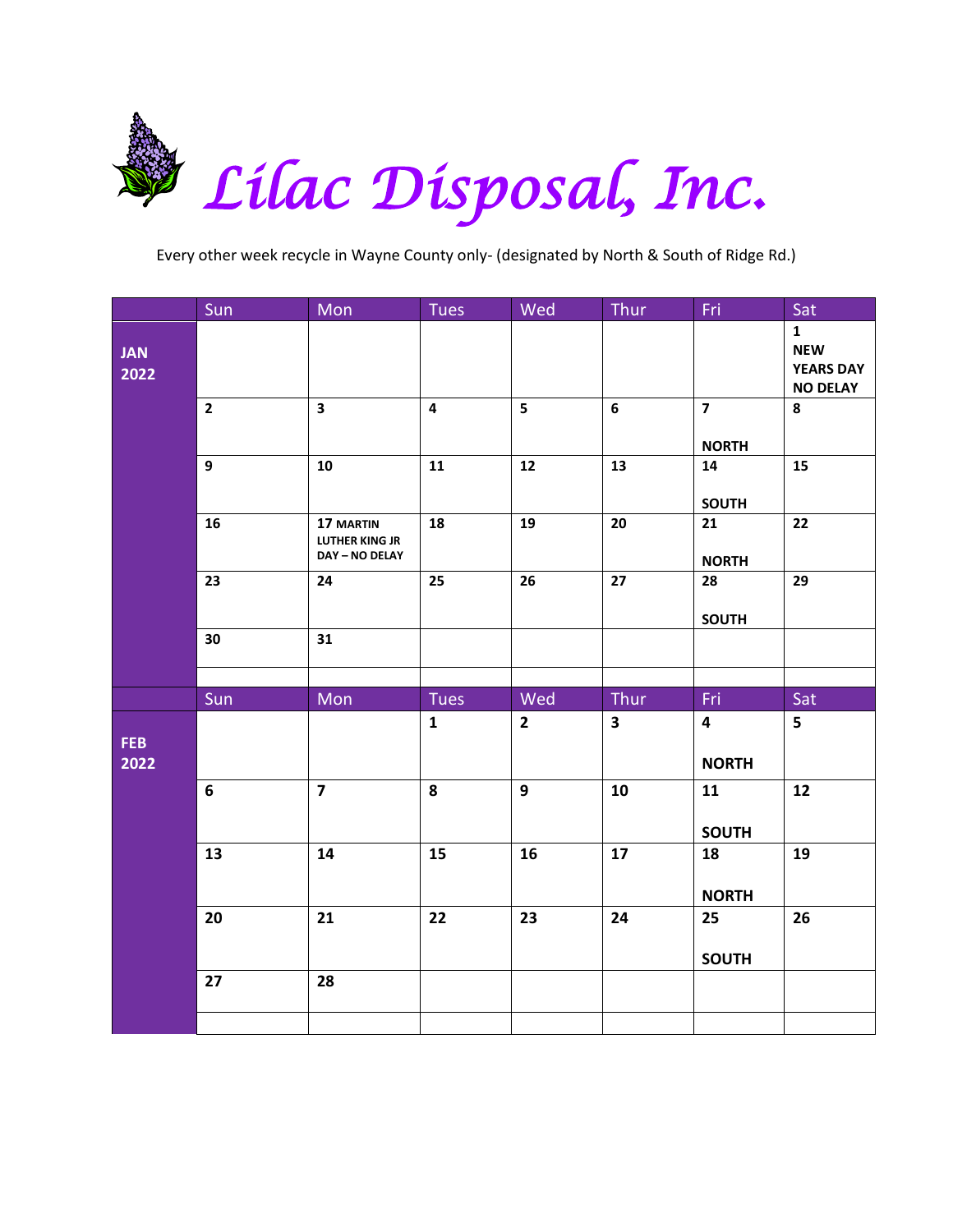

|                    | Sun          | Mon                     | <b>Tues</b>    | Wed          | $Thur$                  | Fri                                     | Sat                     |
|--------------------|--------------|-------------------------|----------------|--------------|-------------------------|-----------------------------------------|-------------------------|
| <b>MAR</b><br>2022 |              |                         | $\mathbf{1}$   | $\mathbf{2}$ | $\overline{\mathbf{3}}$ | $\overline{\mathbf{4}}$<br><b>NORTH</b> | $\overline{\mathbf{5}}$ |
|                    | 6            | $\overline{\mathbf{z}}$ | 8              | 9            | 10                      | 11<br><b>SOUTH</b>                      | 12                      |
|                    | 13           | 14                      | 15             | 16           | 17                      | 18<br><b>NORTH</b>                      | 19                      |
|                    | 20           | 21                      | 22             | 23           | 24                      | 25<br><b>SOUTH</b>                      | 26                      |
|                    | 27           | 28                      | 29             | 30           | 31                      |                                         |                         |
|                    |              |                         |                |              |                         |                                         |                         |
|                    |              |                         |                |              |                         |                                         |                         |
| <b>APR</b><br>2022 | Sun          | Mon                     | Tues           | Wed          | Thur                    | Fri.<br>$\mathbf{1}$<br><b>NORTH</b>    | Sat<br>$2^{\circ}$      |
|                    | $\mathbf{3}$ | $\pmb{4}$               | $5\phantom{a}$ | 6            | $\overline{\mathbf{z}}$ | 8<br><b>SOUTH</b>                       | 9                       |
|                    | 10           | 11                      | $12$           | 13           | 14                      | 15<br><b>NORTH</b>                      | 16                      |
|                    | 17           | 18                      | 19             | 20           | 21                      | 22<br><b>SOUTH</b>                      | 23                      |
|                    | 24           | 25                      | 26             | 27           | 28                      | 29<br><b>NORTH</b>                      | 30                      |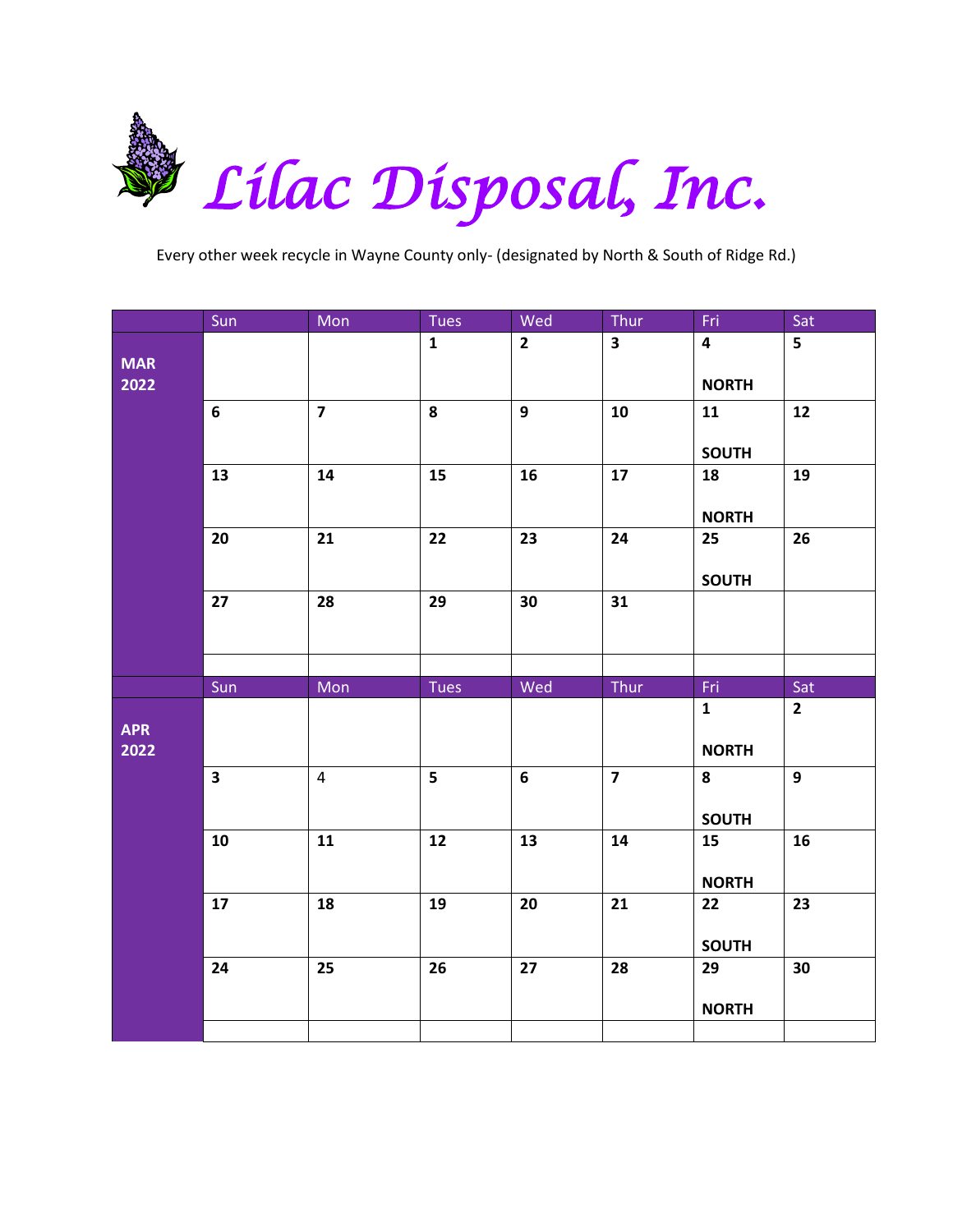

|                    | Sun                                          | Mon                                 | <b>Tues</b>             | Wed                     | Thur                   | Fri                            | Sat                                            |
|--------------------|----------------------------------------------|-------------------------------------|-------------------------|-------------------------|------------------------|--------------------------------|------------------------------------------------|
| <b>MAY</b><br>2022 | $\mathbf{1}$                                 | $\overline{2}$                      | $\overline{\mathbf{3}}$ | $\overline{\mathbf{4}}$ | 5                      | $6\phantom{1}$<br><b>SOUTH</b> | $\overline{7}$                                 |
|                    | 8                                            | $\mathbf{9}$                        | 10                      | 11                      | 12                     | 13<br><b>NORTH</b>             | 14                                             |
|                    | 15                                           | 16                                  | 17                      | 18                      | 19                     | 20<br><b>SOUTH</b>             | 21                                             |
|                    | 22                                           | 23                                  | 24                      | 25                      | 26                     | 27<br><b>NORTH</b>             | 28                                             |
|                    | 29<br><b>1 DAY DELAY</b><br><b>ALL WEEK</b>  | 30<br><b>Memorial Day</b><br>Closed | 31                      |                         |                        |                                |                                                |
|                    |                                              |                                     |                         |                         |                        |                                |                                                |
|                    |                                              |                                     |                         |                         |                        |                                |                                                |
| <b>JUN</b><br>2022 | Sun<br><b>1 DAY DELAY</b><br><b>ALL WEEK</b> | Mon                                 | <b>Tues</b>             | Wed<br>$\mathbf{1}$     | Thur<br>$\overline{2}$ | Fri<br>$\overline{\mathbf{3}}$ | Sat<br>$\overline{\mathbf{4}}$<br><b>SOUTH</b> |
|                    | 5                                            | 6                                   | $\overline{7}$          | 8                       | 9                      | 10<br><b>NORTH</b>             | 11                                             |
|                    | 12                                           | 13                                  | 14                      | 15                      | 16                     | 17<br><b>SOUTH</b>             | 18                                             |
|                    | 19                                           | 20                                  | 21                      | 22                      | 23                     | 24<br><b>NORTH</b>             | 25                                             |
|                    | 26                                           | 27                                  | 28                      | 29                      | 30                     |                                |                                                |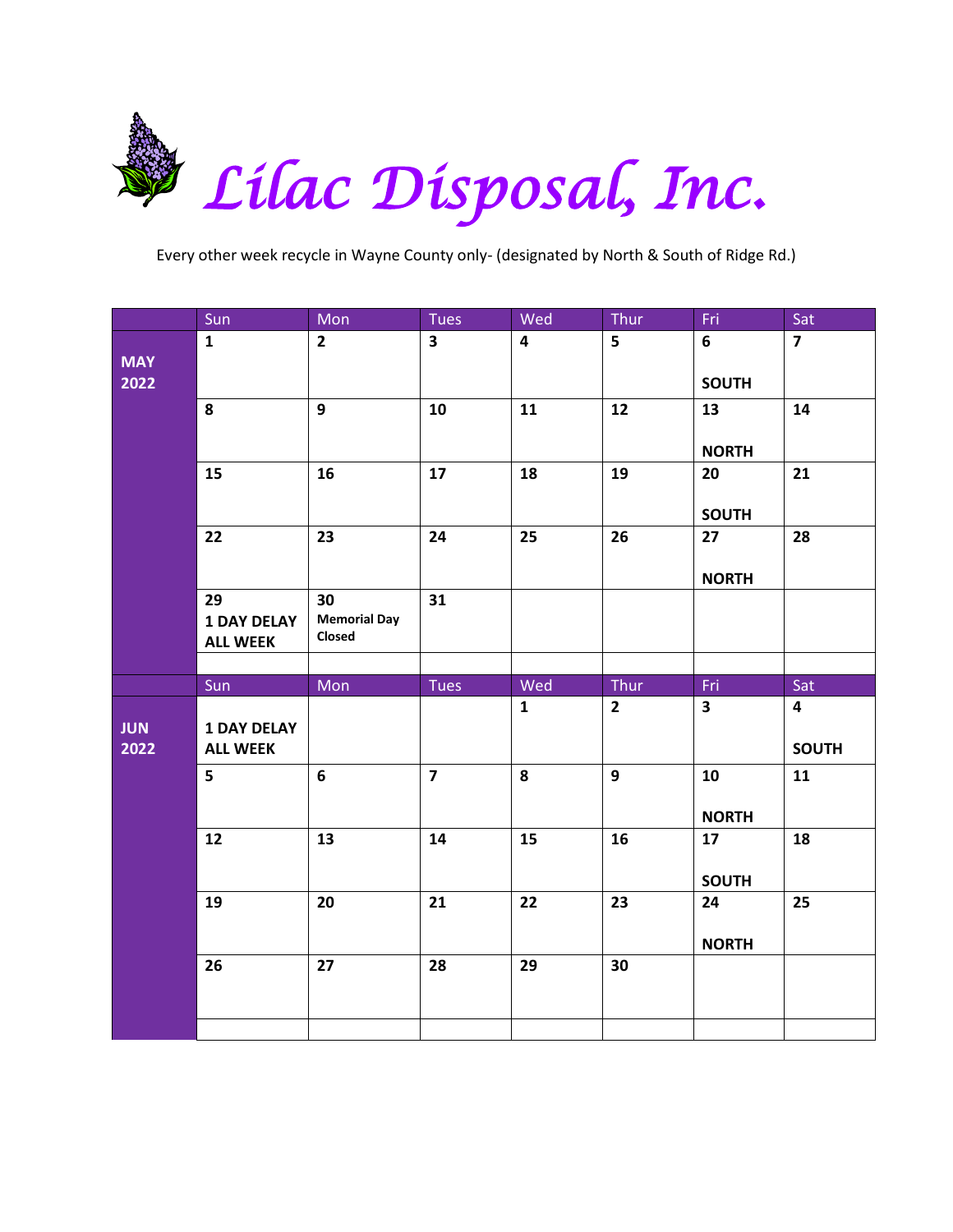

|                    | Sun                                   | $M$ on                       | Tues           | Wed                     | Thur           | Fri                | Sat            |
|--------------------|---------------------------------------|------------------------------|----------------|-------------------------|----------------|--------------------|----------------|
| <b>JUL</b>         |                                       |                              |                |                         |                | $\mathbf{1}$       | $\overline{2}$ |
| 2022               |                                       |                              |                |                         |                | <b>SOUTH</b>       |                |
|                    | $\overline{\mathbf{3}}$               | $\overline{4}$               | $\overline{5}$ | $6\phantom{a}$          | $\overline{7}$ | 8                  | 9              |
|                    | <b>1 DAY DELAY</b><br><b>ALL WEEK</b> | Independence<br>Day - CLOSED |                |                         |                |                    | <b>NORTH</b>   |
|                    | 10                                    | 11                           | 12             | 13                      | 14             | 15                 | 16             |
|                    |                                       |                              |                |                         |                | <b>SOUTH</b>       |                |
|                    | 17                                    | 18                           | 19             | 20                      | 21             | 22                 | 23             |
|                    |                                       |                              |                |                         |                |                    |                |
|                    | 24                                    | 25                           | 26             | 27                      | 28             | <b>NORTH</b><br>29 | 30             |
|                    |                                       |                              |                |                         |                |                    |                |
|                    | 31                                    |                              |                |                         |                | <b>SOUTH</b>       |                |
|                    |                                       |                              |                |                         |                |                    |                |
|                    |                                       |                              |                |                         |                |                    |                |
|                    |                                       |                              |                |                         |                |                    |                |
|                    | Sun                                   | Mon                          | Tues           | Wed                     | Thur           | Fri                | Sat            |
| <b>AUG</b><br>2022 |                                       | $\mathbf{1}$                 | $\overline{2}$ | $\overline{\mathbf{3}}$ | 4              | 5                  | 6              |
|                    | $\overline{\mathbf{z}}$               | 8                            | 9 <sup>°</sup> | 10                      | 11             | <b>NORTH</b><br>12 | 13             |
|                    |                                       |                              |                |                         |                |                    |                |
|                    |                                       |                              |                |                         |                | <b>SOUTH</b>       |                |
|                    | 14                                    | 15                           | 16             | 17                      | 18             | 19                 | 20             |
|                    |                                       |                              |                |                         |                | <b>NORTH</b>       |                |
|                    | 21                                    | 22                           | 23             | 24                      | 25             | 26                 | 27             |
|                    |                                       |                              |                |                         |                | <b>SOUTH</b>       |                |
|                    | 28                                    | 29                           | 30             | 31                      |                |                    |                |
|                    |                                       |                              |                |                         |                |                    |                |
|                    |                                       |                              |                |                         |                |                    |                |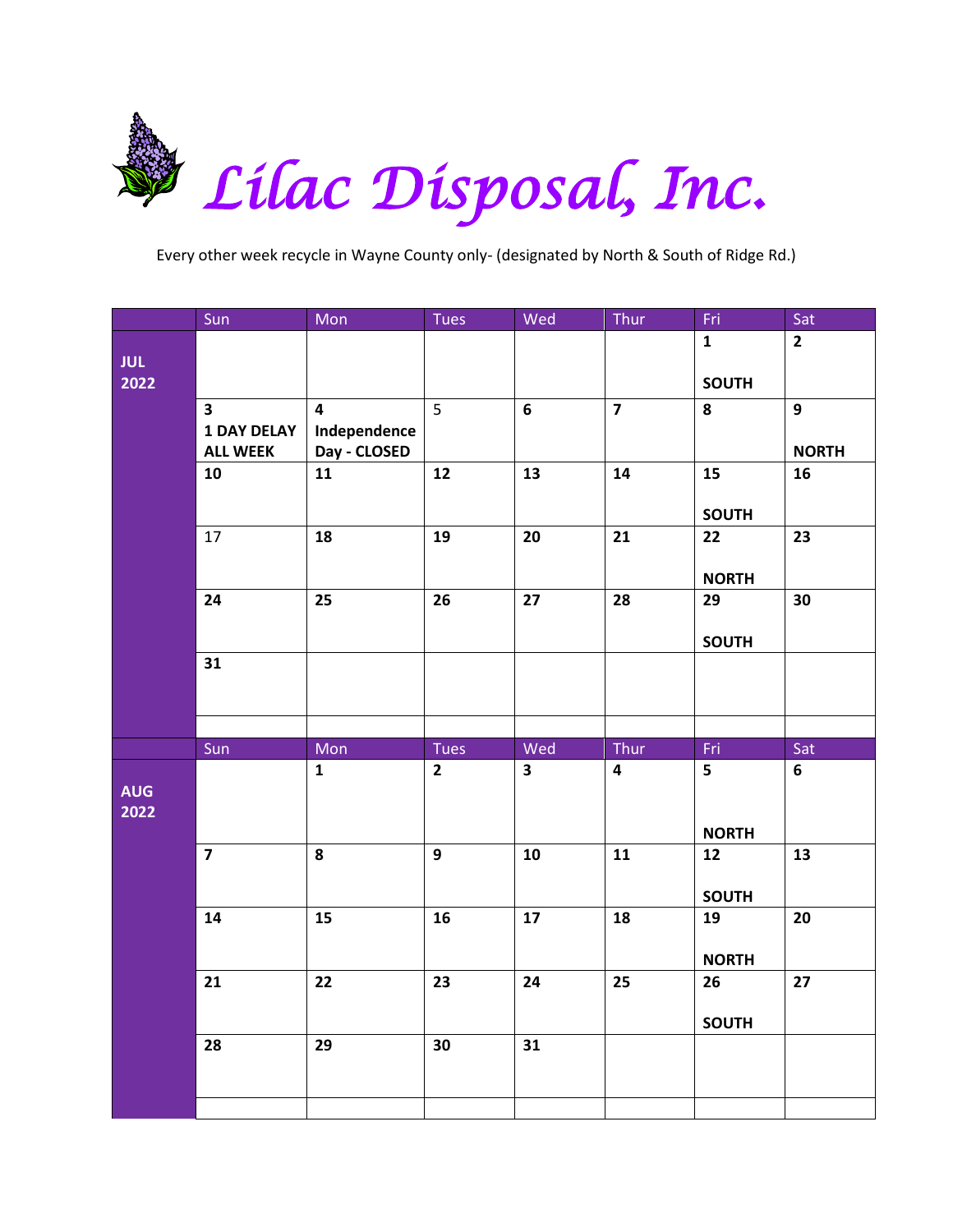

|            | Sun                     | Mon                        | <b>Tues</b>             | Wed                     | Thur         | Fri                     | Sat                     |
|------------|-------------------------|----------------------------|-------------------------|-------------------------|--------------|-------------------------|-------------------------|
|            |                         |                            |                         |                         | $\mathbf{1}$ | $\mathbf{2}$            | $\overline{\mathbf{3}}$ |
| <b>SEP</b> |                         |                            |                         |                         |              |                         |                         |
| 2022       |                         |                            |                         |                         |              | <b>NORTH</b>            |                         |
|            | $\overline{\mathbf{4}}$ | 5                          | 6                       | $\overline{\mathbf{z}}$ | 8            | 9                       | 10                      |
|            | <b>1 DAY DELAY</b>      | <b>LABOR DAY-</b>          |                         |                         |              |                         |                         |
|            | <b>ALL WEEK</b><br>11   | <b>CLOSED</b><br>12        | 13                      | 14                      | 15           | 16                      | <b>SOUTH</b><br>17      |
|            |                         |                            |                         |                         |              |                         |                         |
|            |                         |                            |                         |                         |              | <b>NORTH</b>            |                         |
|            | 18                      | 19                         | 20                      | 21                      | 22           | 23                      | 24                      |
|            |                         |                            |                         |                         |              |                         |                         |
|            |                         |                            |                         |                         |              | <b>SOUTH</b>            |                         |
|            | 25                      | 26                         | 27                      | 28                      | 29           | 30                      |                         |
|            |                         |                            |                         |                         |              |                         |                         |
|            |                         |                            |                         |                         |              | <b>NORTH</b>            |                         |
|            | Sun                     | Mon                        | <b>Tues</b>             | Wed                     | Thur         | Fri                     | Sat                     |
|            |                         |                            |                         |                         |              |                         | $\mathbf{1}$            |
| <b>OCT</b> |                         |                            |                         |                         |              |                         |                         |
| 2022       |                         |                            |                         |                         |              |                         |                         |
|            | $\mathbf{2}$            | $\mathbf{3}$               | $\overline{\mathbf{4}}$ | 5                       | 6            | $\overline{\mathbf{z}}$ | 8                       |
|            |                         |                            |                         |                         |              |                         |                         |
|            |                         |                            |                         |                         |              | <b>SOUTH</b>            |                         |
|            | 9                       | 10                         | 11                      | 12                      | 13           | 14                      | 15                      |
|            |                         | <b>COLUMBUS</b>            |                         |                         |              |                         |                         |
|            |                         | $DAY - NO$<br><b>DELAY</b> |                         |                         |              | <b>NORTH</b>            |                         |
|            | 16                      | 17                         | 18                      | 19                      | 20           | 21                      | 22                      |
|            |                         |                            |                         |                         |              |                         |                         |
|            |                         |                            |                         |                         |              | <b>SOUTH</b>            |                         |
|            | 23                      | 24                         | 25                      | 26                      | 27           | 28                      | 29                      |
|            |                         |                            |                         |                         |              |                         |                         |
|            | 30                      | 31                         |                         |                         |              | <b>NORTH</b>            |                         |
|            |                         |                            |                         |                         |              |                         |                         |
|            |                         |                            |                         |                         |              |                         |                         |